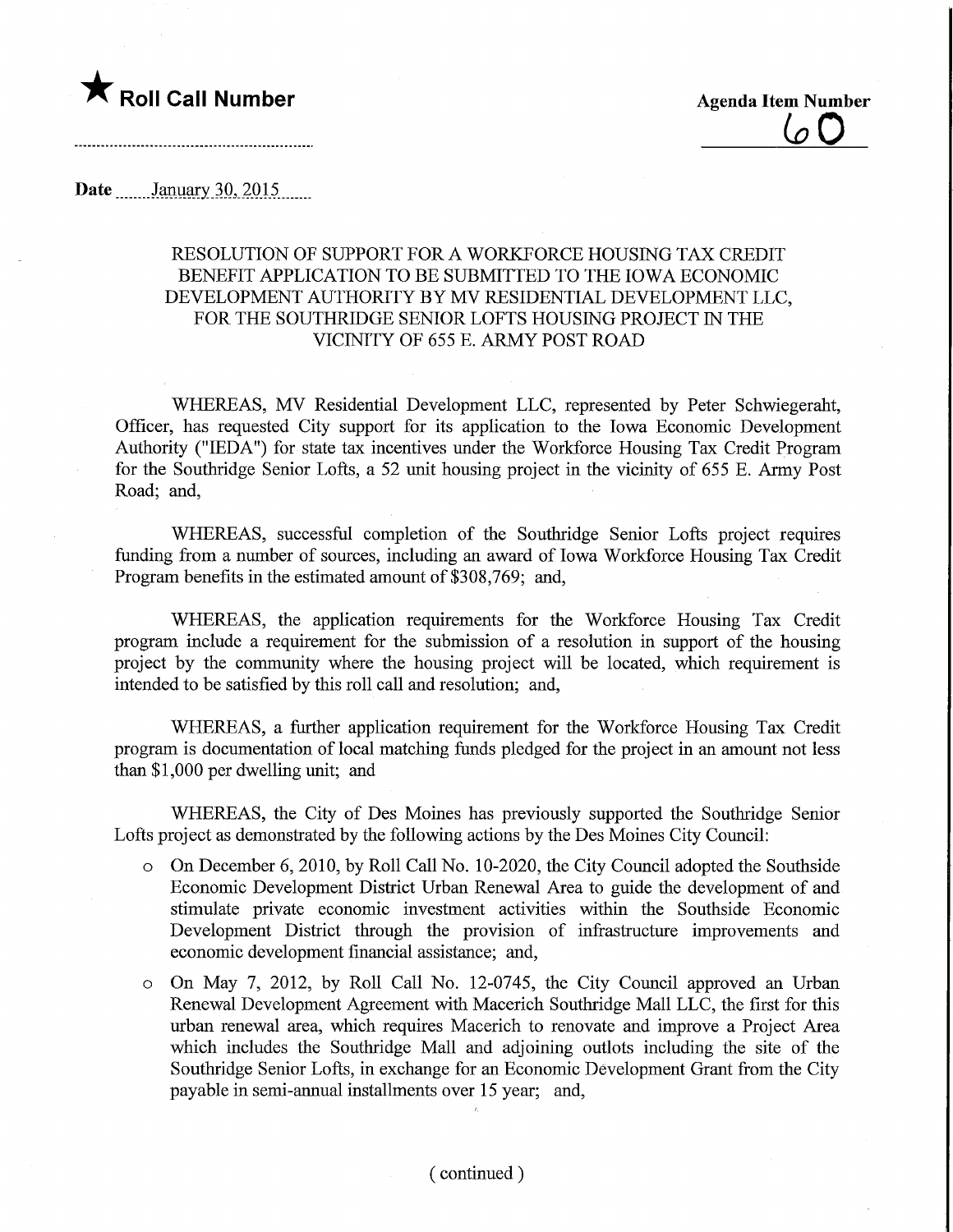

 $\overline{\omega}$ 

-2-

Date January 30, 2015

WHEREAS, the Southridge Senior Lofts project is located in the City-wide Urban Revitalization Area and provided the project is completed as planned, the City will provide economic assistance for the project through the provision of 5-year 100% tax abatement and through the provision of semi-annual installments on the Economic Development Grant, resulting in the provision of financial assistance for the project in the estimated total amount of \$512,817; and,

NOW THEREFORE, BE IT RESOLVED, by the City Council of the City of Des Moines, Iowa, as follows:

- 1. The City Council of the City of Des Moines does hereby express its strong support for the application by MV Residential Development LLC, to the IEDA in February 2015, seeking an award of Workforce Housing Tax Credit program benefits in the amount of \$308,768.
- 2. The Mayor and the City Manager are hereby authorized and directed to sign any forms required by the Administrative Rules of the IEDA to evidence the City's support for the application by MV Residential Development LLC, as described above, upon approval of the same by the City Legal Department.
- 3. The Office of Economic Development is directed to transmit a copy of this resolution and roll call to MV Residential Development LLC, for submittal to the IEDA, and to conduct project compliance monitoring.
- 4. In the event that any of the project characteristics mentioned above should change prior to final award of tax credit benefits to MV Residential Development LLC, then:
	- a) The City Manager or the City Manager's designee is authorized and directed to execute the applicable consent to any unsubstantial change upon receipt of a recommendation in support of such consent from the Community Development Director.
	- b) Any substantial change shall be subject to approval by the City Council after report and recommendation by the City Manager.

( Council Communication No. 15-  $043$  )

MOVED by \_\_\_\_\_\_\_\_\_\_\_\_\_\_\_\_\_\_\_\_\_\_\_\_\_\_\_\_\_\_\_\_\_ to adopt.